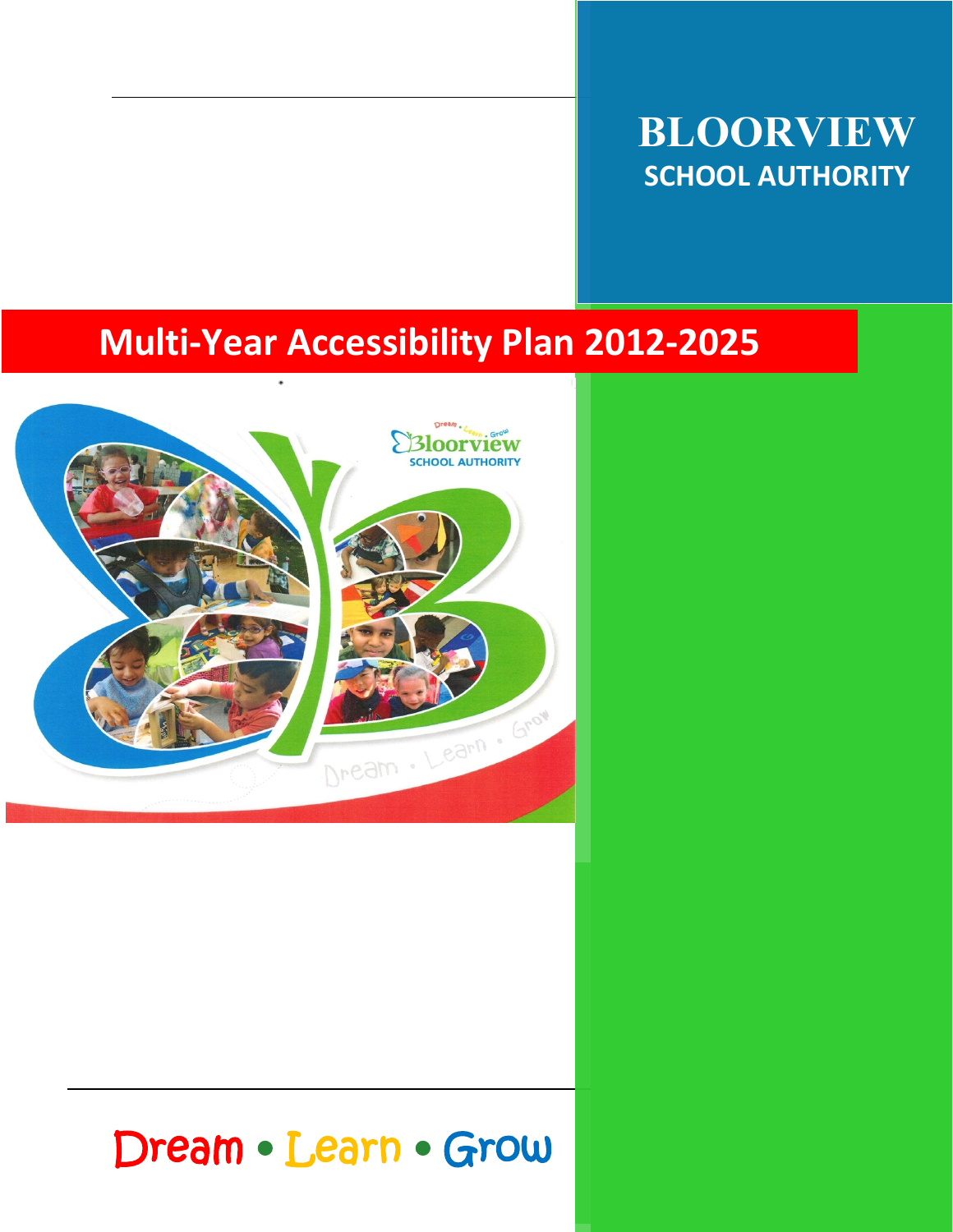# **MULTI-YEAR ACCESSIBILITY PLAN**

# **BLOORVIEW SCHOOL AUTHORITY December 2012 – December 2025**

**In accordance with Accessibility for Ontarians with Disabilities Act Integrated Accessibility Standards Regulation**

# December, 2012 (Updated November 2021)

This publication is available through Bloorview School Authority's

- Website **[www.bloorviewschool.ca](http://www.bloorviewschool.ca/)**
- Bloorview School Authority main office
- In accessible formats upon request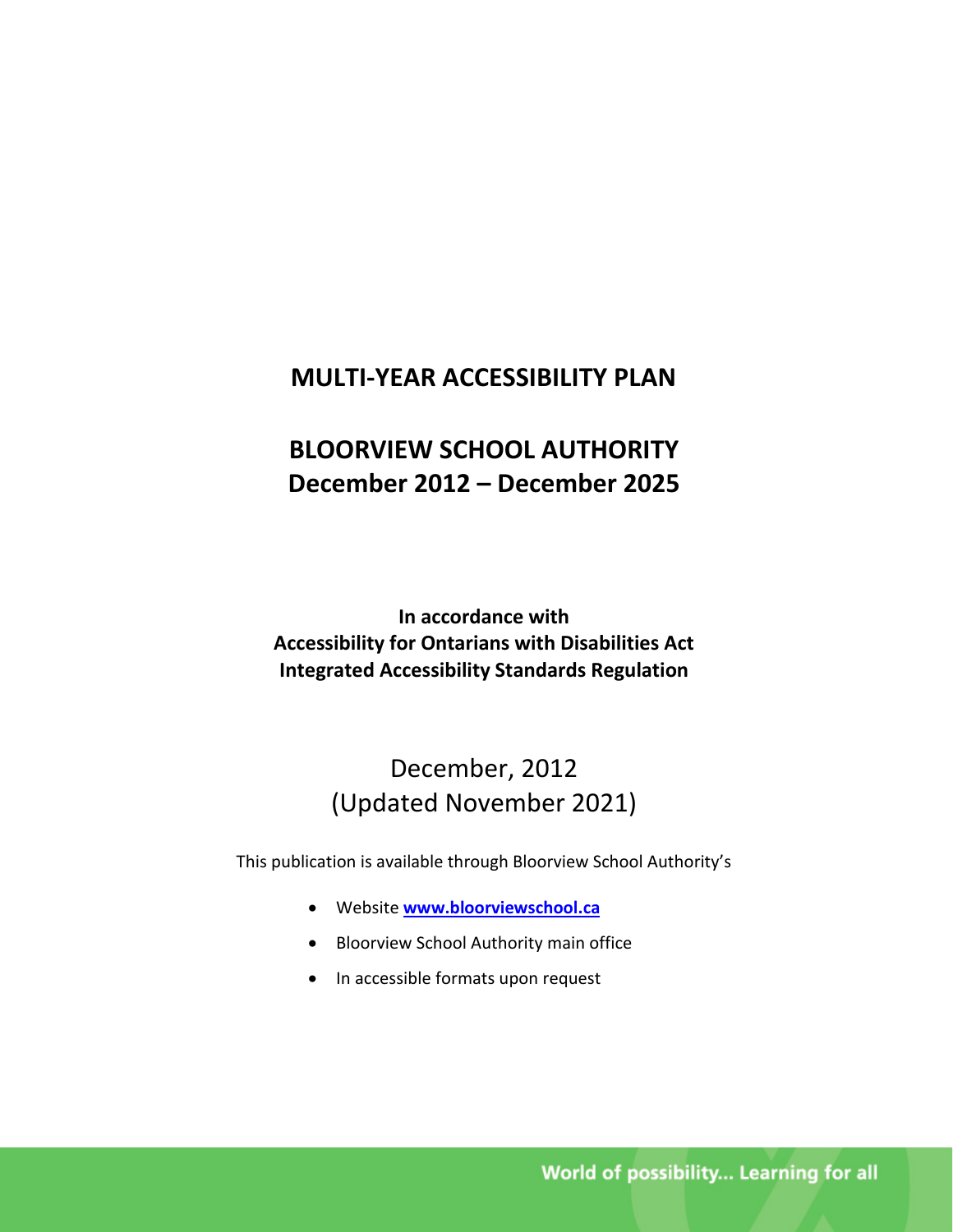# **TABLE OF CONTENTS**

| 1.0  |                                                                                                                                                                                                                                                                                                                                                                                                                                                                 |
|------|-----------------------------------------------------------------------------------------------------------------------------------------------------------------------------------------------------------------------------------------------------------------------------------------------------------------------------------------------------------------------------------------------------------------------------------------------------------------|
| 2.0  | $\textbf{Objects}:\textbf{1}\text{.}\\\textbf{2}\text{.}\\\textbf{3}\text{.}\\\textbf{4}\text{.}\\\textbf{5}\text{.}\\\textbf{6}\text{.}\\\textbf{7}\text{.}\\\textbf{8}\text{.}\\\textbf{9}\text{.}\\\textbf{1}\text{.}\\\textbf{1}\text{.}\\\textbf{1}\text{.}\\\textbf{2}\text{.}\\\textbf{3}\text{.}\\\textbf{4}\text{.}\\\textbf{5}\text{.}\\\textbf{6}\text{.}\\\textbf{7}\text{.}\\\textbf{8}\text{.}\\\textbf{9}\text{.}\\\textbf{1}\text{.}\\\textbf{$ |
| 3.0  |                                                                                                                                                                                                                                                                                                                                                                                                                                                                 |
| 4.0  |                                                                                                                                                                                                                                                                                                                                                                                                                                                                 |
| 5.0  |                                                                                                                                                                                                                                                                                                                                                                                                                                                                 |
| 6.0  |                                                                                                                                                                                                                                                                                                                                                                                                                                                                 |
| 7.0  |                                                                                                                                                                                                                                                                                                                                                                                                                                                                 |
| 8.0  |                                                                                                                                                                                                                                                                                                                                                                                                                                                                 |
| 8.0  |                                                                                                                                                                                                                                                                                                                                                                                                                                                                 |
| 9.0  |                                                                                                                                                                                                                                                                                                                                                                                                                                                                 |
| 10.0 |                                                                                                                                                                                                                                                                                                                                                                                                                                                                 |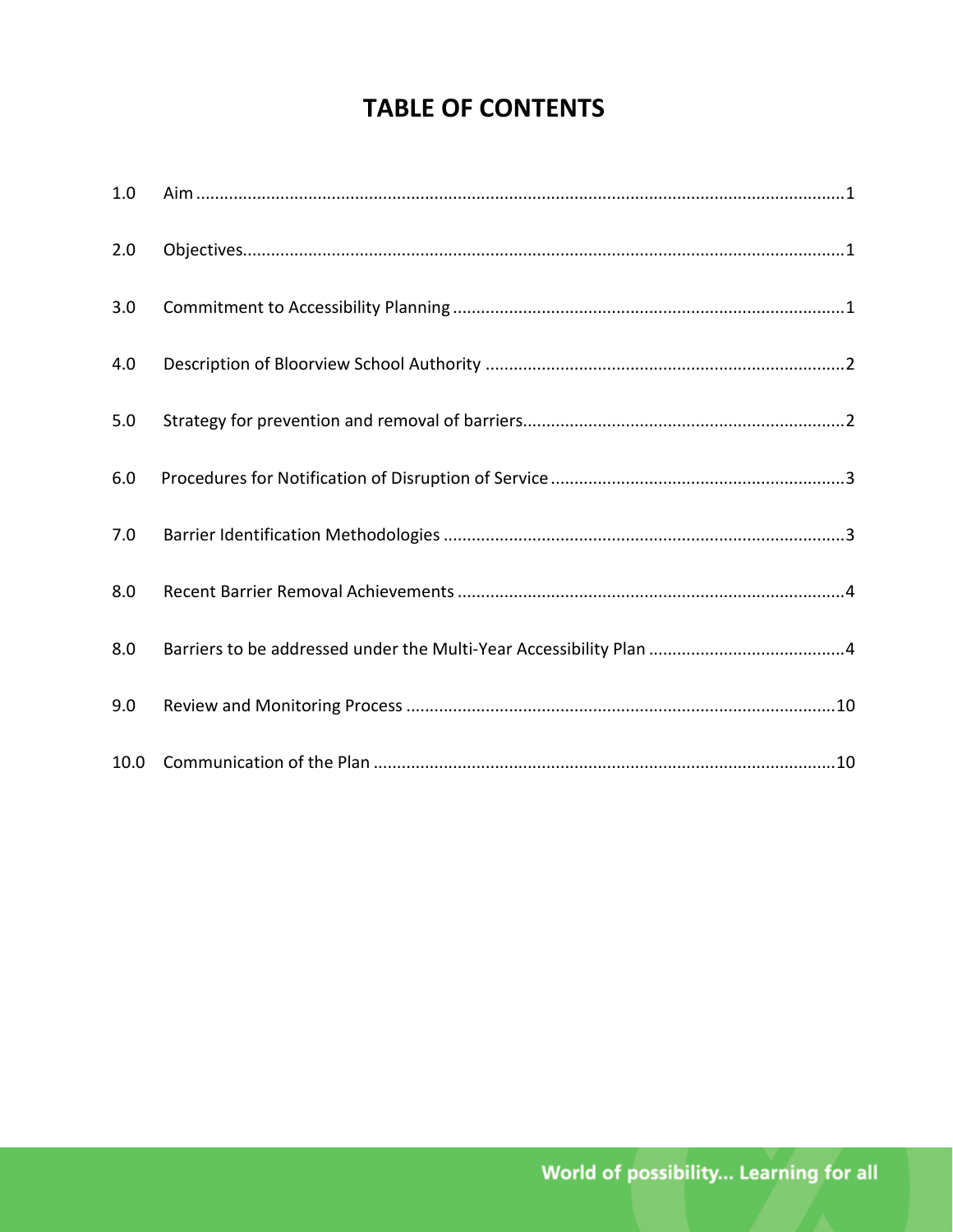### <span id="page-3-0"></span>**1.0 Aim**

This multi-year Accessibility Plan is developed in accordance with the Integration Accessibility Standards Regulation (IASR) under the *Accessibility for Ontarians with Disabilities Act, 2005.* It incorporates the intentions of Bloorview School Authority to meet its obligations under the *Ontarians with Disabilities Act, 2001*. The Plan describes the measures that the Authority will take from 2012 and beyond to identify, remove and prevent barriers to people with disabilities who work, learn and participate in the Authority community and environment including students, staff, parents and guardians, volunteers and visitors. The plan will be guided by Policy PCE.001 – Accessibility Standards Policy (Appendix A)

#### <span id="page-3-1"></span>**2.0 Objectives**

This Plan:

- **2.1** describes the process by which Bloorview School Authority will identify, remove and prevent barriers;
- **2.2** reviews recent efforts of Bloorview School Authority to remove and prevent barriers;
- **2.3** describes the measures Bloorview School Authority will take in the period 2012 and beyond to identify, remove and prevent barriers;
- **2.4** makes a commitment to provide an annual status report on the Authority's implementation of the multi-year accessibility plan;
- **2.5** makes a commitment to review and update the multi-year accessibility plan at least once every 5 years;
- **2.6** describes how Bloorview School Authority will make this accessibility plan available to the public.

### <span id="page-3-2"></span>**3.0 Commitment to Accessibility Planning**

This plan will be established, reviewed and updated in consultation with persons with disabilities. It will be presented to the Board for approval. Bloorview School Authority is committed to:

- **3.1** Continuing the process of consulting with staff, parents, students and persons with disabilities;
- **3.2** Ensuring, wherever practicable, that Authority policies, procedures and practices are consistent with the principles of accessibility and inclusive/universal design. Staff, students, parents/guardians and the community will provide input regarding accessibility issues, where appropriate, with regard to new policies and procedures and to those under review;
- **3.3** Improving access to the facility, policies, programs, practices and services for students, staff, parents/guardians, volunteers and members of the community. Ongoing identification of barriers will be continually reviewed and will, wherever practicable, be incorporated in the multi-year plan.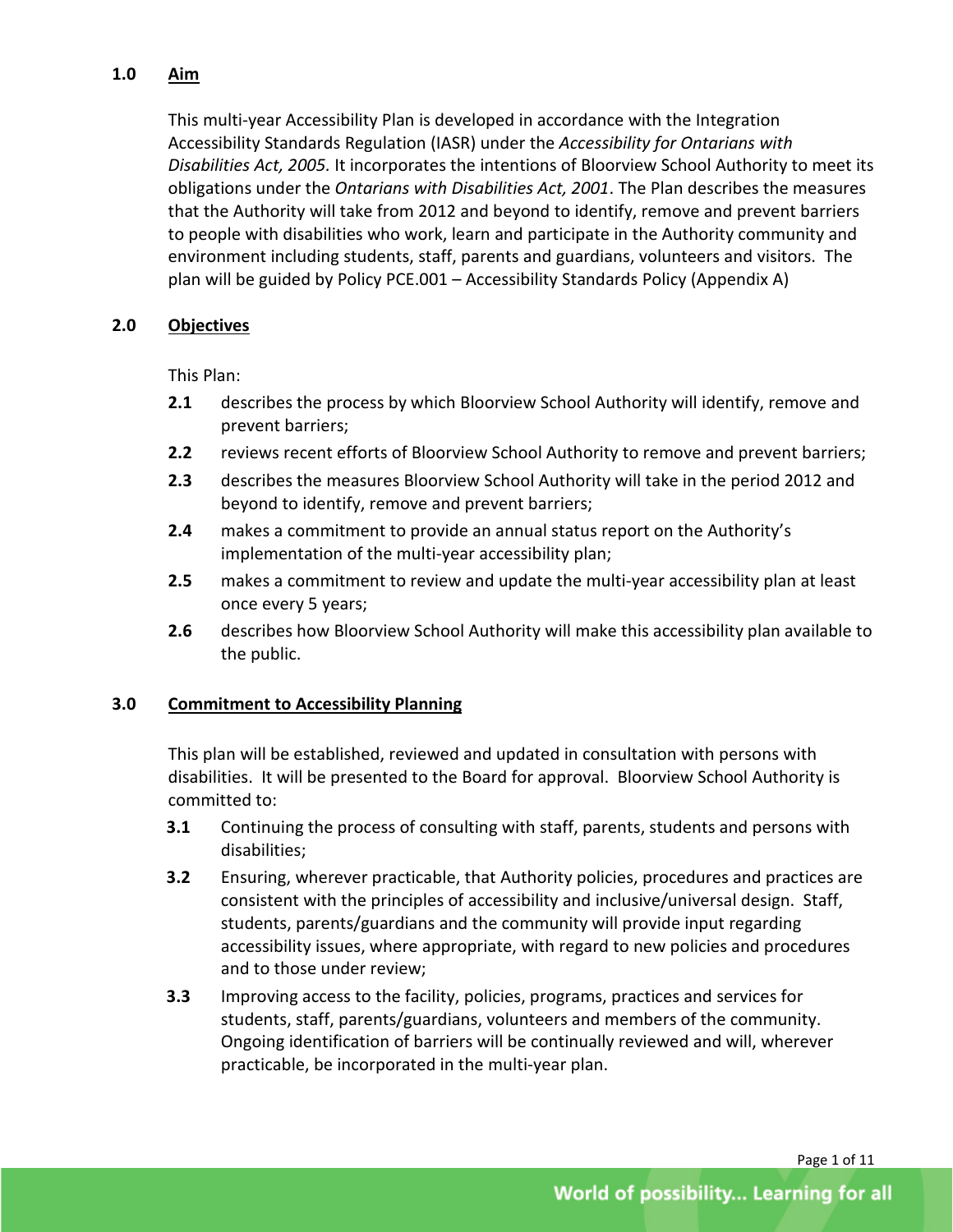The Principal is authorized to review and update the Multi-Year Accessibility Plan that will enable Bloorview School Authority to meet these commitments.

#### <span id="page-4-0"></span>**4.0 Description of Bloorview School Authority**

Bloorview School Authority offers two unique programs.

- Integrated Education and Therapy
- Resource Program

The Integrated Education and Therapy Program (IET) is an interdisciplinary early intervention program for children with a range of physical and/or communication disabilities. Physical, occupational and speech therapies are integrated into the child's day as part of the educational programming.

The Resource Program provides educational programs for students who require intensive rehabilitation as a result of surgery, chronic illness or acquired brain injury and for students who have complex medical needs. Educational programs are available for inpatients or day patients of the Brain Injury Rehab Team (BIRT), Specialized Orthopaedic and Developmental Rehab (SODR) or Complex Continuing Care (CCC) programs at Holland Bloorview. The length of stay and school enrolment depend on medical and therapy needs and rate of recovery.

Bloorview School Authority is housed within Holland Bloorview Kids Rehabilitation Hospital. The state-of-the-art building has been recognized by the [International Academy for Design](http://www.designandhealth.com/)  [and Health](http://www.designandhealth.com/) as "an inspirational building…which speaks to a child's right to participate in our society".

#### <span id="page-4-1"></span>**5.0 Strategy for prevention and removal of barriers**

The principles of inclusionary practice, freedom from barriers and accessible environments have informed all Bloorview School Authority policies, programs, procedures and services. Through the annual accessibility plan status report process implemented under the *Ontarians with Disabilities Act, 2001*, Bloorview School Authority's programming, policies and practices have been assessed to ensure continuous improvement in accessibility. This process will continue through the establishment of a multi-year accessibility plan which places particular emphasis on the provisions of the regulations made under the AODA with regard to customer service, information and communications, employment and school transportation.

#### **6.0 Procedures for Notification of Disruption of Service**

Bloorview School Authority will meet accessibility laws when building or making major changes for preventative and emergency maintenance of the accessible elements in public spaces, and for dealing with temporary disruptions when accessible elements required under the Integrated Accessibility Standards Regulations Part IV are not in working order. The

Page 2 of 11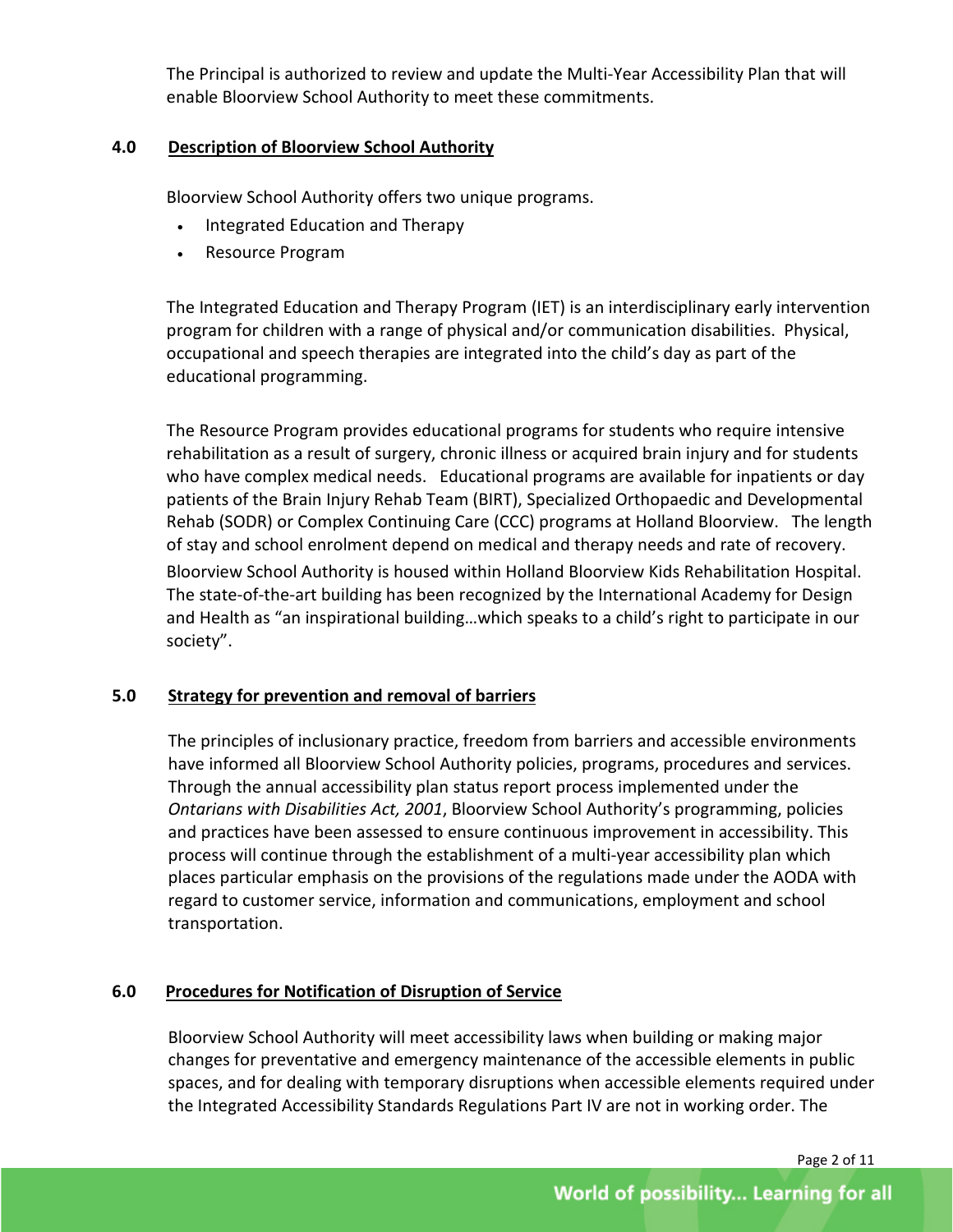procedure will be guided by Procedure EQ - #4 – Accessibility Standards: Notification of Disruption of Service (Appendix B)

#### <span id="page-5-0"></span>**PROCEDURES:**

#### **Notice**

- 1. When services that are normally provided to a person with a disability are temporarily unavailable (such as access to an elevator), a disruption of service notice will be posted at the site and on the Bloorview School Authority's website.
- 2. The Principal will ensure that the users of Authority services are notified when there is a disruption in services that may have an impact on access to services by people with disabilities.

#### **How must the Notice of Disruption of Services be provided?**

- 3. Notice will be given by posting the information at a conspicuous place at or in the school.
- 4. If the disruption is planned, notice should be provided in advance of the disruption. If the notice is unplanned, notice should be provided as soon as possible after the disruption has been identified.

#### **What must be included in Notice of Disruption of Services?**

5. The notice of disruption of service must include information about the reason for the disruption, its anticipated duration and a description of alternative facilities or services, if any, that are available.

#### <span id="page-5-1"></span>**7.0 Barrier Identification Methodologies**

| The following methods will be used for barrier identification. |                                           |                       |  |
|----------------------------------------------------------------|-------------------------------------------|-----------------------|--|
| <b>Methodology</b>                                             | <b>Description</b>                        | <b>Status</b>         |  |
| Communicate and survey                                         | List of Stakeholders: Parent Council,     | Completed in:         |  |
| Stakeholders re: IASR                                          | Staff - Teaching and Support Staff,       | January 2013,         |  |
| accessibility issues                                           | OT/PT staff                               | <b>Spring 2016,</b>   |  |
|                                                                |                                           | Spring 2018           |  |
|                                                                |                                           | <b>Climate Survey</b> |  |
|                                                                |                                           | 2020 Postpone         |  |
|                                                                |                                           | due to Covid          |  |
|                                                                |                                           | Coming 2022           |  |
| Principal and staff committee                                  | Potential actions re identified           | Ongoing               |  |
| considers results of review                                    | accessibility issues discussed within     |                       |  |
|                                                                | multi-year strategy                       |                       |  |
| Principal and staff committee                                  | Surveys of building and identification of | Ongoing               |  |
| also considers Facilities report re                            | criteria for action within multi-year     |                       |  |
| physical environment                                           | strategy                                  |                       |  |
|                                                                |                                           |                       |  |

The following methods will be used for barrier identification.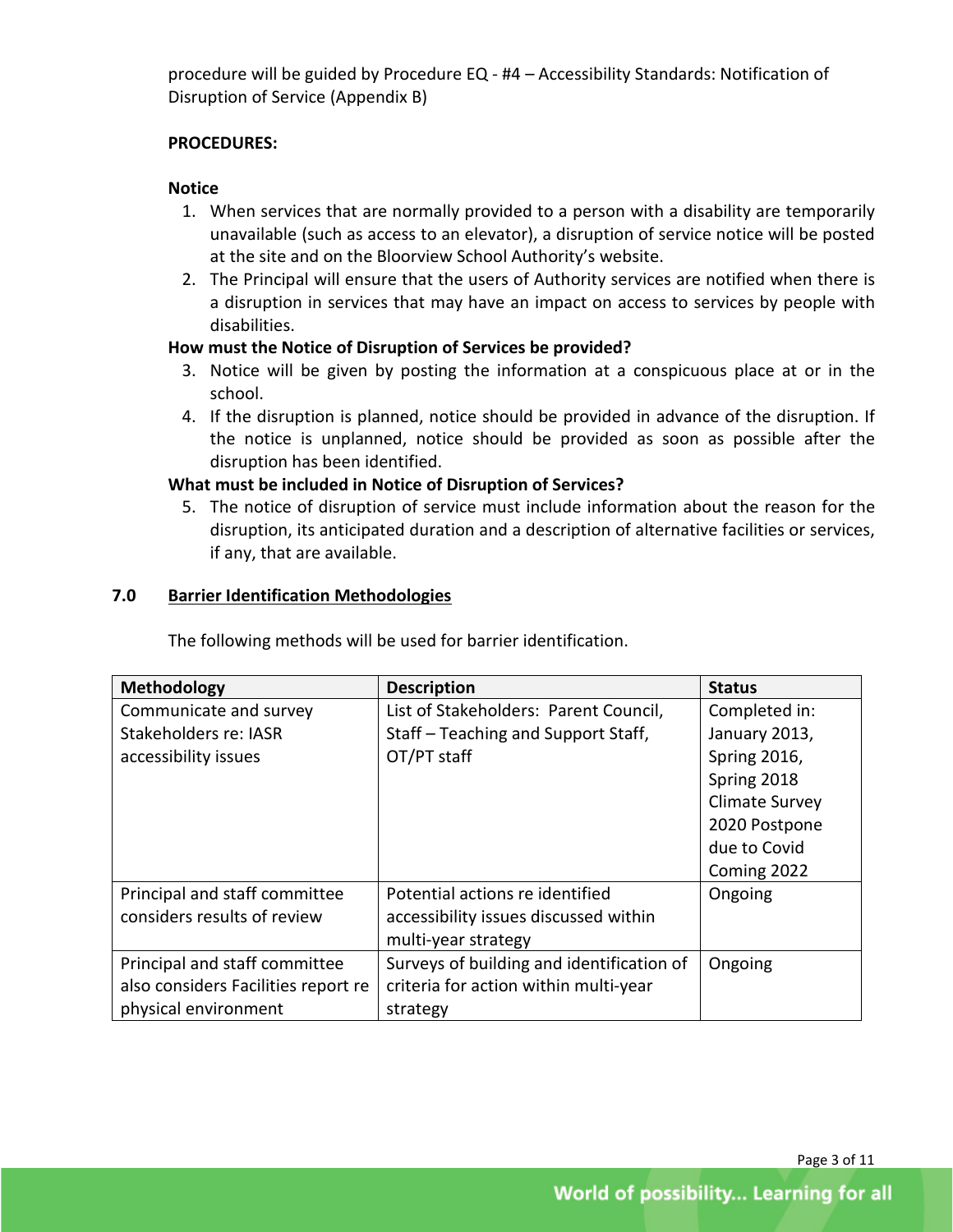#### <span id="page-6-0"></span>**8.0 Recent Barrier Removal Achievements**

The most recent Annual Accessibility Plan developed in accordance with the Ontarians with Disability Act (ODA) identified a range of barriers and appropriate strategies for their removal. The detailed achievements are set out in the following chart:

| <b>Type of Barrier</b> | <b>Location</b>   | <b>Action Taken</b>                                       |  |
|------------------------|-------------------|-----------------------------------------------------------|--|
| Employment             | Job Postings on   | All applicants are notified about the availability of     |  |
|                        | school website    | accommodations on the job postings, throughout the        |  |
|                        | and in            | recruitment process, and during onboarding. January       |  |
|                        | communications    | 2014 and ongoing                                          |  |
| <b>Physical</b>        | School, washroom  | Additional accessible button installed in the School      |  |
|                        | and gym           | entrance to the hospital doors. Installation of an alarm  |  |
|                        |                   | in the washrooms and PA in the gym. 2016                  |  |
| <b>Physical</b>        | School office and | Additional accessible buttons installed in the School     |  |
|                        | staff room        | Office, Staff Room, and entrance from the hospital to     |  |
|                        |                   | the school doors. 2017                                    |  |
| <b>Attitudinal</b>     | System-wide       | Training in Accessible Customer Service and IASR for      |  |
|                        |                   | employees and new hires.                                  |  |
|                        |                   | Completed with all staff: December 1, 2017, January 15    |  |
|                        |                   | 2021 and ongoing.                                         |  |
|                        |                   | Next scheduled review: October 2023 & October 2025.       |  |
| <b>Information and</b> | School website    | New school website launched with accessibility features   |  |
| <b>Communications</b>  |                   | in conformance to WCAG, 2.0, Level AA standards. May      |  |
|                        |                   | 2019                                                      |  |
| <b>Information and</b> | Library           | Implemented and introduced the staff to CELA (Centre      |  |
| <b>Communications</b>  |                   | for Equitable Library Access) to be used by students.     |  |
|                        |                   | September 2019                                            |  |
| <b>Physical</b>        | Crossing outside  | Signage added to increase awareness outside the school.   |  |
|                        | School            | 2020                                                      |  |
| <b>Physical and</b>    | Playground        | Created a fully accessible playground with the assistance |  |
| <b>Structural</b>      |                   | of our partners. 2021                                     |  |

#### <span id="page-6-1"></span>**8.0 Barriers to be addressed under the Multi-Year Accessibility Plan**

The Integrated Accessibility Standards Regulation 191/11 filed in June, 2011 pursuant to the Accessibility for Ontarians with Disabilities Act, 2005 identified specific requirements to achieve accessibility in the areas of:

- Information and Communications
- Employment
- Transportation

These requirements build on the Accessibility Standards for Customer Service which came into force in 2007.

Page 4 of 11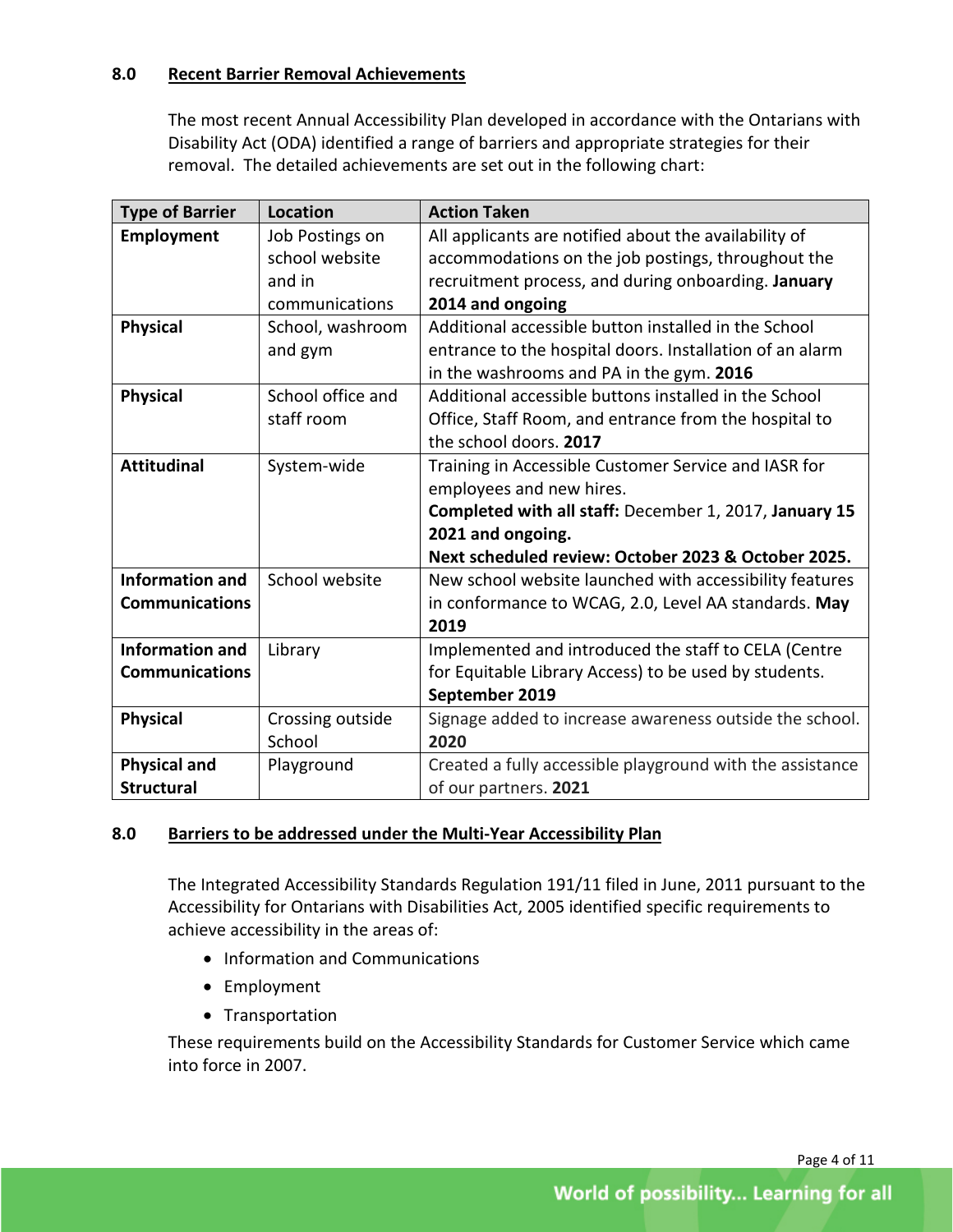Bloorview School Authority intends, through this Multi-Year Accessibility Plan for the period 2012 - 2025, to take action to address barriers to accessibility related to the Standards areas of current Regulations. This is in addition to ongoing work the Authority is undertaking with regard to identification and removal of barriers in the school's physical environment.

#### **2012-2013**

| <b>Type of Barrier</b> | <b>Action</b>                                          | <b>Effective Date</b> |
|------------------------|--------------------------------------------------------|-----------------------|
| Systemic               | Develop accessibility policy statement                 | October 6, 2009       |
| Attitudinal-           | Develop a procedure re accessible information and      | January 1, 2013       |
| <b>Information and</b> | communications                                         |                       |
| <b>Communications</b>  |                                                        |                       |
| Attitudinal-           | Develop procedure re accessible employment             | January 1, 2013       |
| Employment             |                                                        |                       |
| <b>Information and</b> | Provide accessibility awareness training for all staff | February 2010;        |
| Communication          | on accessible instruction and program delivery         | continued in 2012-    |
|                        |                                                        | 2013 at "All Staff    |
|                        |                                                        | Meetings"             |
| <b>Information and</b> | Review practices to ensure readiness to provide        | January 1, 2013       |
| Communication          | educational resources or materials, student records    |                       |
|                        | and information on program requirements in             |                       |
|                        | accessible formats upon request                        |                       |

#### **2013-2014**

| <b>Type of Barrier</b> | <b>Action</b>                                            | <b>Effective Date</b>  |
|------------------------|----------------------------------------------------------|------------------------|
| Systemic -             | Provide training to all staff on accessibility standards | 2013-2014 at "All      |
| attitudinal            | requirements and on Human Rights Code provisions         | <b>Staff Meetings"</b> |
|                        | re disabilities and ensure third-party providers have    |                        |
|                        | similar training                                         |                        |
| <b>Information and</b> | Review process for receiving/responding to feedback      | January 1, 2014        |
| Communication          | to ensure accessibility to persons with disabilities     |                        |
|                        | and readiness to provide accessible formats and          |                        |
|                        | communication supports upon request.                     |                        |
|                        | Notify the public re above via school website.           |                        |
| <b>Information and</b> | Review website to assess level of accessibility.         | January 1, 2014        |
| <b>Communications</b>  | Ensure that site and web content published after Jan     |                        |
|                        | 1, 2012 meets WCAG 2.0, Level A standards.               |                        |
|                        |                                                          |                        |
| Systemic -             | Review and update Human Resources procedures             | January 1, 2014        |
| Employment             | and practices with regard to recruitment, job            |                        |
|                        | accommodations, alternative accessible formats and       |                        |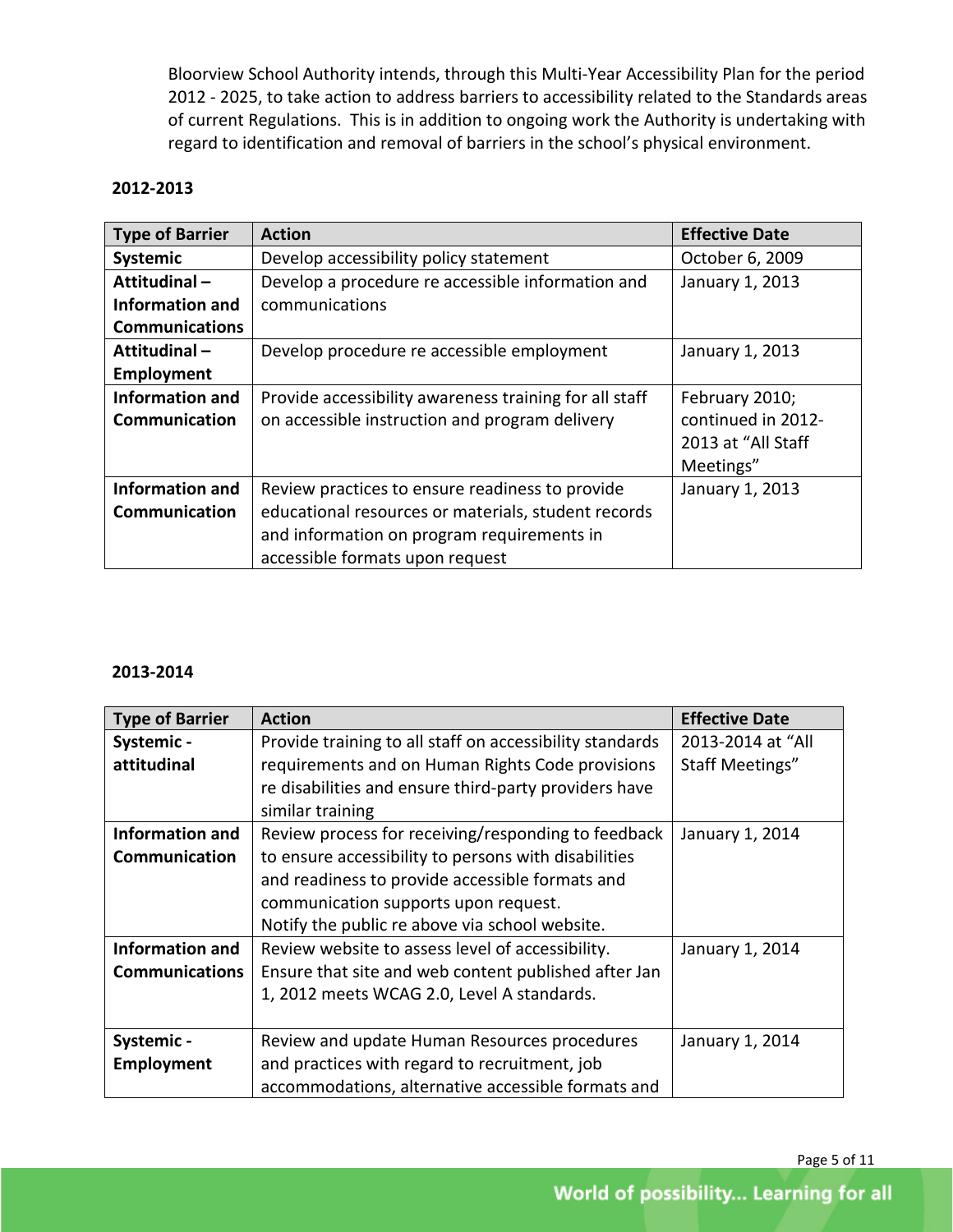|                        | communication supports, individual accommodation<br>plans, return to work, performance appraisal, career |                    |
|------------------------|----------------------------------------------------------------------------------------------------------|--------------------|
|                        | or professional development, redeployment                                                                |                    |
| <b>Information and</b> | Consult with parents and develop individual school                                                       | January 1, 2014    |
| Communication          | transportation plans for students with disabilities,                                                     |                    |
| - Student              | clarifying roles and responsibilities                                                                    |                    |
| Transportation         |                                                                                                          |                    |
| <b>Information and</b> | Review the readiness of the school library to provide                                                    | Ongoing 2013-2014  |
| <b>Communication</b>   | accessible or conversion-ready formats of print                                                          | in anticipation of |
|                        | resources upon request                                                                                   | the 2015           |
|                        |                                                                                                          | compliance date    |
| <b>Physical</b>        | Will be reviewed as presented to director/principal.                                                     | June 2014          |

| <b>Type of Barrier</b> | <b>Action</b>                                         | <b>Effective Date</b> |
|------------------------|-------------------------------------------------------|-----------------------|
| Information and        | Identify and have ready access to resources that      | January 1, 2015       |
| <b>Communication</b>   | enable the Authority to provide information and       |                       |
|                        | communication supports upon request and in a          |                       |
|                        | timely manner to persons with disabilities. (Consider |                       |
|                        | access to board meetings/ school events)              |                       |
| <b>Information and</b> | Ensure readiness of school library to provide         | January 1, 2015       |
| <b>Communication</b>   | accessible or conversion-ready formats of print       |                       |
|                        | resources upon request                                |                       |
|                        |                                                       |                       |
| <b>Information and</b> | Review accessibility features of all updates and      | May 2019              |
| <b>Communication</b>   | purchases related to the Authority in anticipation of |                       |
|                        | WCAG, 2.0, Level AA standards                         |                       |
| <b>Physical</b>        | Will be reviewed as presented to director/principal.  | <b>June 2015</b>      |

## **2015-2016**

| <b>Type of Barrier</b> | <b>Action</b>                                        | <b>Effective Date</b>   |
|------------------------|------------------------------------------------------|-------------------------|
| <b>Systemic</b>        | Review status of accessibility awareness training to | February 2016           |
|                        | ensure new staff have been trained.                  |                         |
| <b>Information and</b> | Review status of capacity of school libraries to     | September 2019          |
| <b>Communication</b>   | provide accessible or conversion-ready formats of    | <b>CELA</b> (Centre for |
|                        | digital or multimedia resources upon request in      | Equitable Library       |
|                        | anticipation of 2020 deadline                        | Access)                 |
| <b>Information and</b> | Review accessibility features of all updates and     | May 2019                |
| Communication          | purchases related to the Authority website in        |                         |
|                        | anticipation of WCAG, 2.0, Level AA standards        |                         |
|                        |                                                      |                         |
| <b>Physical</b>        | Will be reviewed as presented to principal.          | June 2016               |

Page 6 of 11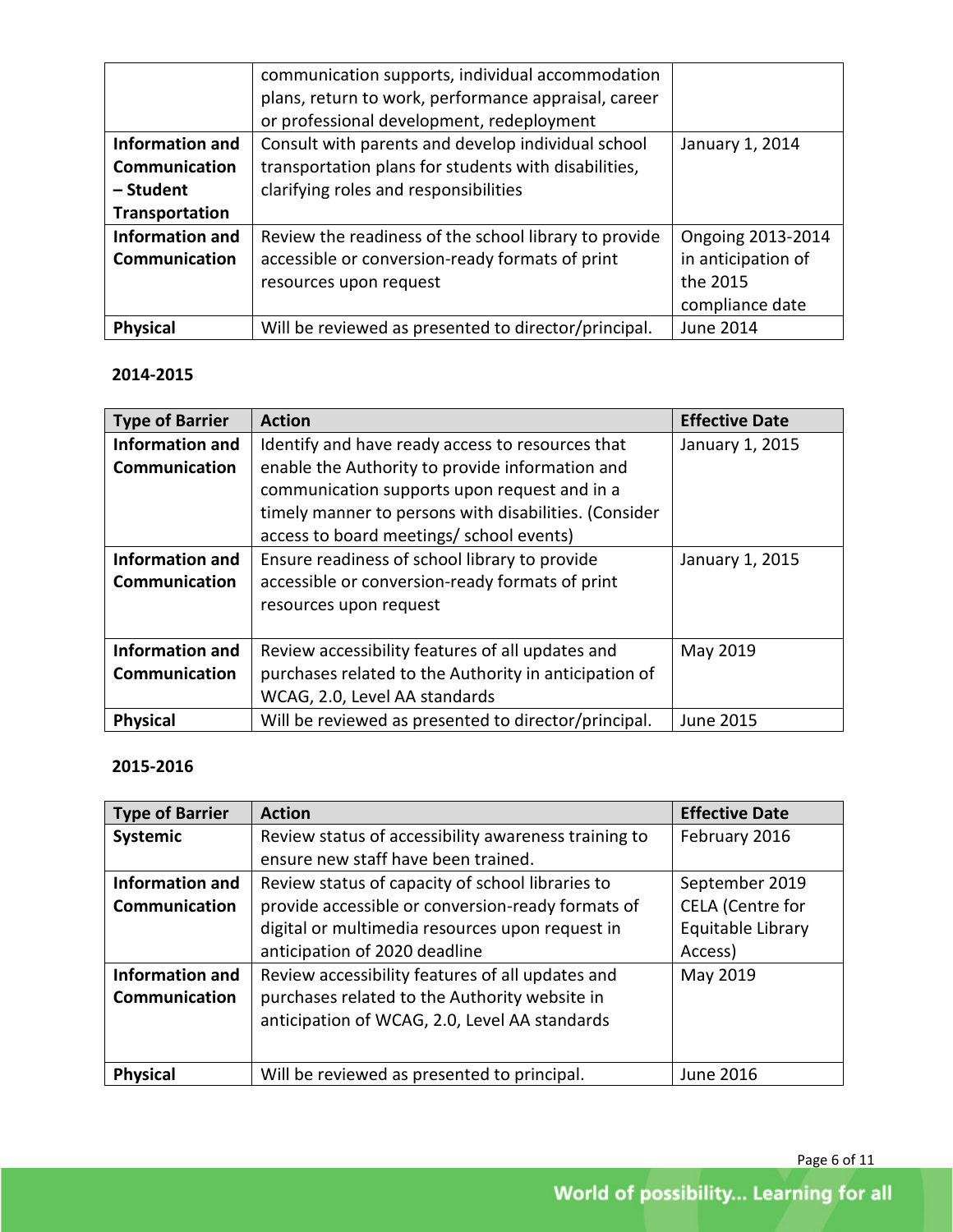| <b>Type of Barrier</b> | <b>Action</b>                                           | <b>Effective Date</b>   |
|------------------------|---------------------------------------------------------|-------------------------|
| Systemic               | Review status of accessibility awareness training to    | September 2016          |
|                        | ensure new staff have been trained                      |                         |
| Systemic               | Review status of the Authority's accessibility policies | Spring 2017             |
|                        | and procedures and update as required                   |                         |
| <b>Information and</b> | Review status of capacity of school libraries to        | September 2019          |
| <b>Communication</b>   | provide accessible or conversion-ready formats of all   | <b>CELA</b> (Centre for |
|                        | resources upon request                                  | Equitable Library       |
|                        |                                                         | Access)                 |
| <b>Information and</b> | Review accessibility features of all updates and        | May 2019                |
| <b>Communication</b>   | purchases related the Authority website in              |                         |
|                        | anticipation of WCAG, 2.0, Level AA standards           |                         |
|                        |                                                         |                         |
| <b>Physical</b>        | Will be reviewed as presented to principal.             | <b>June 2017</b>        |
|                        | Added accessibility buttons to doors in offices and     |                         |
|                        | staff rooms.                                            |                         |

| <b>Type of Barrier</b> | <b>Action</b>                                           | <b>Effective Date</b>   |
|------------------------|---------------------------------------------------------|-------------------------|
| Systemic               | Changes to Customer Service Policy (Jan.1/16) - All     | October &               |
|                        | employees must complete Customer Service                | December 2017 and       |
|                        | Standard training. Review status of accessibility       | ongoing                 |
|                        | awareness training to ensure that all staff including   |                         |
|                        | new staff has been trained.                             |                         |
| Systemic               | Review status of the Authority's accessibility policies | September to            |
|                        | and procedures to ensure consistency with core          | November 2019           |
|                        | principles; update as required.                         |                         |
| <b>Information and</b> | Review status of capacity of school libraries to        | September 2019          |
| Communication          | provide accessible or conversion-ready formats of all   | <b>CELA (Centre for</b> |
|                        | resources upon request.                                 | Equitable Library       |
|                        | UPDATE: Virtual Library available to students,          | Access)                 |
|                        | parents and staff in accessible formats.                |                         |
| <b>Information and</b> | Review accessibility features of all updates and        | May 2019                |
| Communication          | purchases related the Authority website in              |                         |
|                        | anticipation of WCAG, 2.0, Level AA standards           |                         |
| <b>Physical</b>        | HBKRH to review the design of public spaces is in       | January 1, 2016 and     |
|                        | adherence to AODA requirements under the Building       | November 2017           |
|                        | Code. Ensure that they are incorporated in major        |                         |
|                        | renovations or new construction.                        |                         |
|                        | UPDATE: BSA has provided input when requested           |                         |
|                        | (i.e. playground).                                      |                         |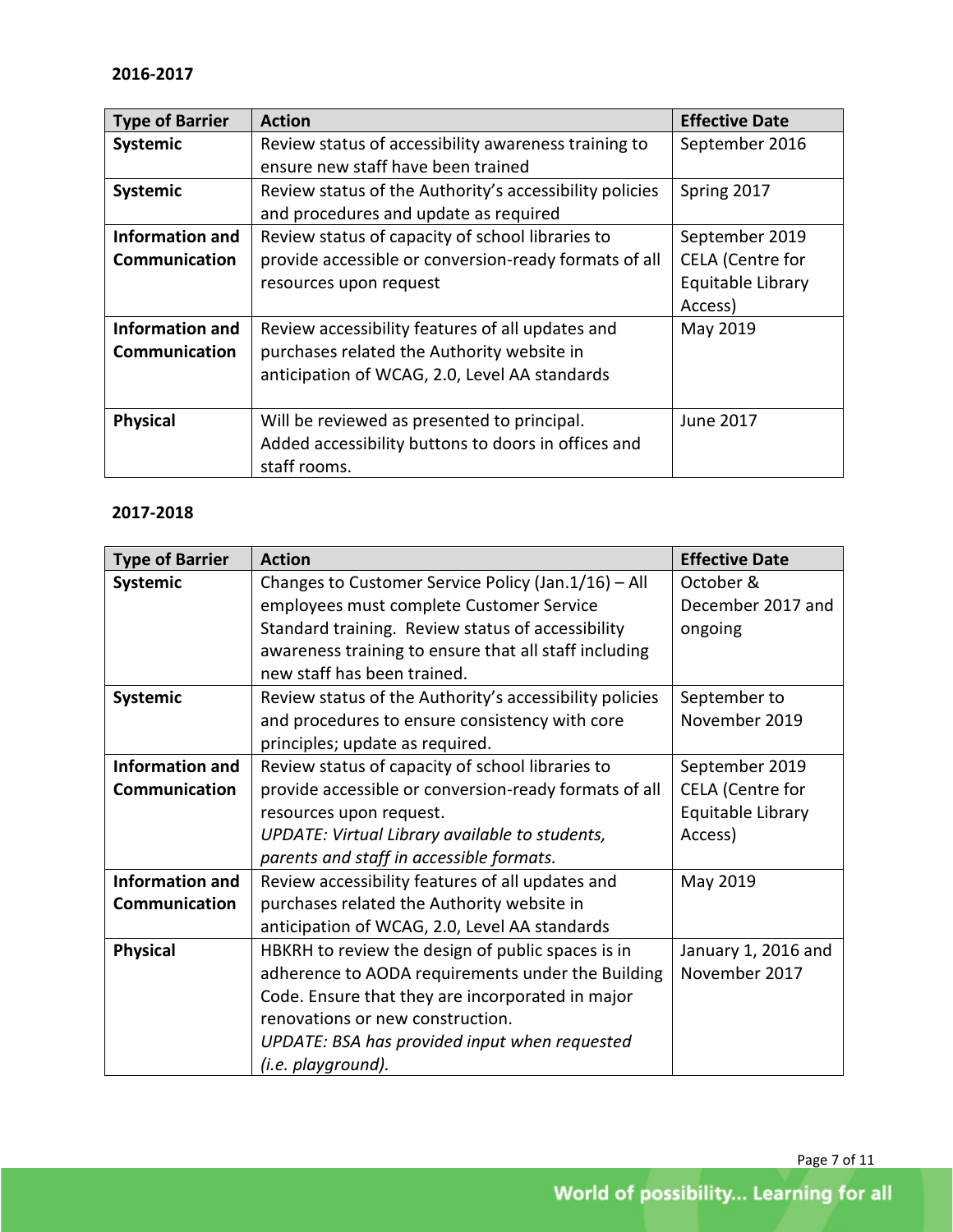| <b>Type of Barrier</b> | <b>Action</b>                                           | <b>Effective Date</b>   |
|------------------------|---------------------------------------------------------|-------------------------|
| <b>Systemic</b>        | Review status of accessibility awareness training to    | October 2018 and        |
|                        | ensure that all staff including new staff has been      | ongoing                 |
|                        | trained.                                                |                         |
| Systemic               | Review status of the Authority's accessibility policies | September to            |
|                        | and procedures to ensure consistency with core          | November 2019           |
|                        | principles; update as required.                         |                         |
| <b>Information and</b> | Review status of capacity of school libraries to        | September 2019          |
| <b>Communication</b>   | provide accessible or conversion-ready formats of all   | <b>CELA</b> (Centre for |
|                        | resources upon request                                  | Equitable Library       |
|                        |                                                         | Access)                 |
| <b>Information and</b> | Review accessibility features of all updates and        | May 2019                |
| <b>Communication</b>   | purchases related the Authority website in              |                         |
|                        | anticipation of WCAG, 2.0, Level AA standards           |                         |
| <b>Physical</b>        | Will be reviewed as presented to principal.             | <b>June 2019</b>        |

| <b>Type of Barrier</b> | <b>Action</b>                                             | <b>Effective Date</b>   |
|------------------------|-----------------------------------------------------------|-------------------------|
| <b>Systemic</b>        | Review status of accessibility awareness training         | October 2019 and        |
|                        | ensure that all staff including new staff have been       | ongoing                 |
|                        | trained.                                                  |                         |
| Systemic               | Review status of the Authority's accessibility policies   | December 2020           |
|                        | and procedures to ensure consistency with core            |                         |
|                        | principles; update as required.                           |                         |
|                        | <b>UPDATE:</b> Adoption of Student use of Service Animals |                         |
|                        | in School Policy and procedure. Approved June 2020        |                         |
| <b>Information and</b> | Producers of educational or training material -           | January 1, 2020 and     |
| Communication          | supplementary print materials are provided when           | ongoing                 |
|                        | requested.                                                |                         |
| <b>Information and</b> | School libraries to provide accessible or conversion-     | September 2019          |
| Communication          | ready formats of all resources upon request               | <b>CELA (Centre for</b> |
|                        | (including multi-media/digital resources).                | Equitable Library       |
|                        |                                                           | Access)                 |
| <b>Information and</b> | Review accessibility features of all updates and          | May 2019                |
| Communication          | purchases related the Authority website in                |                         |
|                        | anticipation of WCAG, 2.0, Level AA standards             |                         |
| <b>Physical</b>        | Will be reviewed as presented to principal.               | June 2020 ongoing       |
| <b>Filing</b>          | BSA will file accessibility reports every two years.      | December 2019           |
| <b>Accessibility</b>   |                                                           |                         |
| <b>Reports</b>         |                                                           |                         |

Page 8 of 11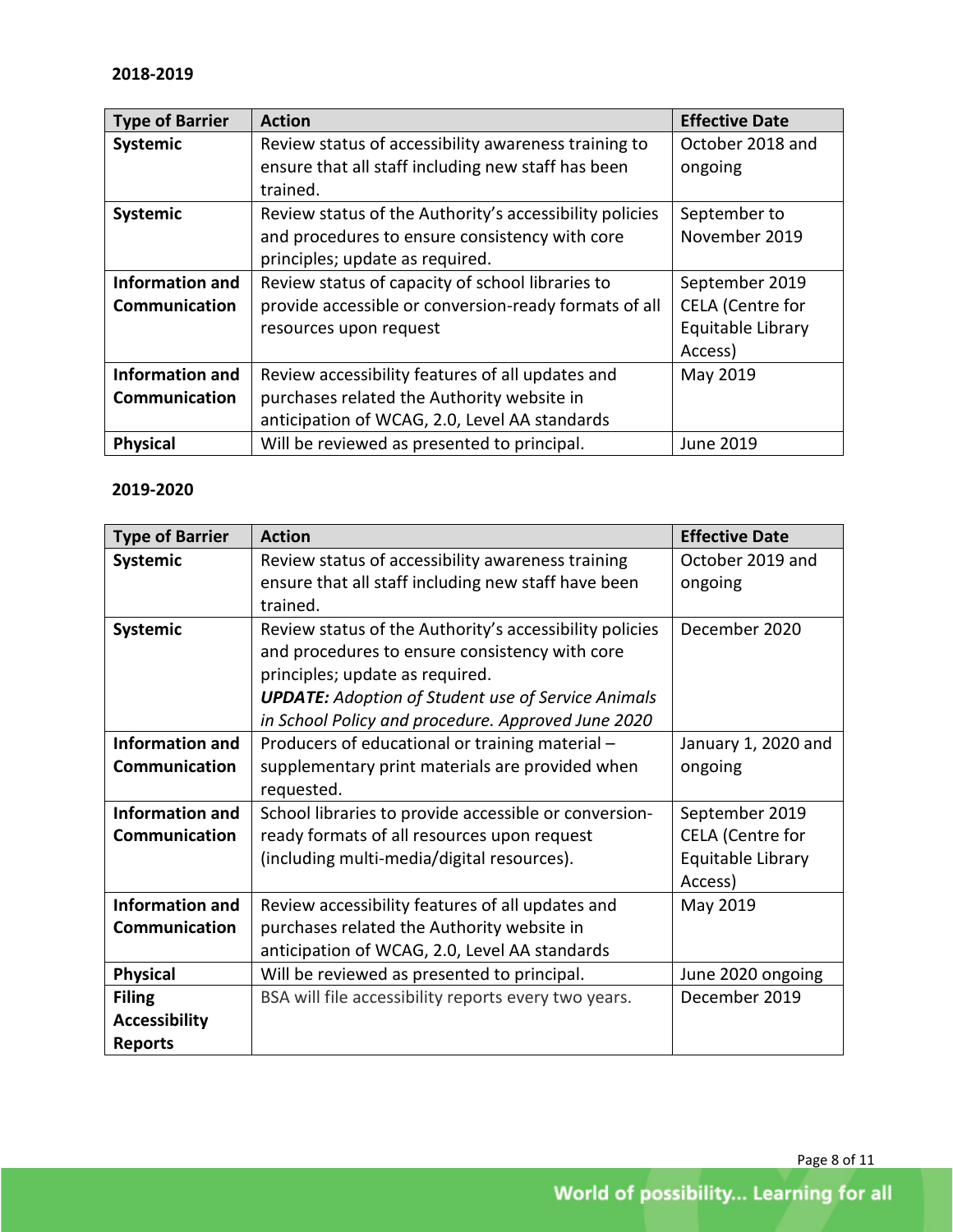| <b>Type of Barrier</b> | <b>Action</b>                                           | <b>Effective Date</b> |
|------------------------|---------------------------------------------------------|-----------------------|
| Systemic               | Review status of accessibility awareness training       | January 2021 and      |
|                        | ensure that all staff including new staff have been     | ongoing.              |
|                        | trained. All employees must complete Customer           | (List of employees    |
|                        | <b>Service Standard training.</b>                       | trained)              |
| Systemic               | Review status of the Authority's accessibility policies | Spring 2021           |
|                        | and procedures to ensure consistency with core          | June 2021*            |
|                        | principles; update as required.                         |                       |
| <b>Information and</b> | Authority website conforms to WCAG, 2.0, Level AA       | May 2019              |
| Communication          | standards                                               |                       |
| <b>Physical</b>        | Will be reviewed as presented to principal.             | June 2021 and         |
|                        | Signage added to increase awareness.                    | ongoing.              |
| <b>Physical or</b>     | Working with the hospital to install strobe lights in   | 2022                  |
| Architectural          | the building for fire drills for the hearing impaired.  |                       |

| Type of Barrier | <b>Action</b>                                           | <b>Effective Date</b> |
|-----------------|---------------------------------------------------------|-----------------------|
| Systemic        | Review status of accessibility awareness training       | October 2022 and      |
|                 | ensure that all staff including new staff have been     | ongoing               |
|                 | trained.                                                |                       |
| <b>Systemic</b> | Review status of the Authority's accessibility policies | Spring 2022           |
|                 | and procedures to ensure consistency with core          |                       |
|                 | principles; update as required.                         |                       |
| <b>Physical</b> | Will be reviewed as presented to principal.             | June 2022 and ongoing |
| <b>Physical</b> | Working with the hospital to install strobe lights in   | Moved to              |
|                 | the building for fire drills for the hearing impaired.  | <b>March 2024</b>     |

#### **2022-2023**

| <b>Type of Barrier</b> | <b>Action</b>                                           | <b>Effective Date</b> |
|------------------------|---------------------------------------------------------|-----------------------|
| Systemic               | Review status of accessibility awareness training to    | October 2023 and      |
|                        | ensure that all staff including new staff has been      | ongoing               |
|                        | trained. All employees must complete Customer           |                       |
|                        | <b>Service Standard training.</b>                       |                       |
| Systemic               | Review status of the Authority's accessibility policies | Spring 2023           |
|                        | and procedures to ensure consistency with core          |                       |
|                        | principles; update as required.                         |                       |
| Physical               | Will be reviewed as presented to principal.             | January 2023 and      |
|                        |                                                         | ongoing               |
| Physical               | Working with the hospital to install accessibility      | 2023                  |
|                        | buttons to doors going to the playground and            |                       |
|                        | cafeteria                                               |                       |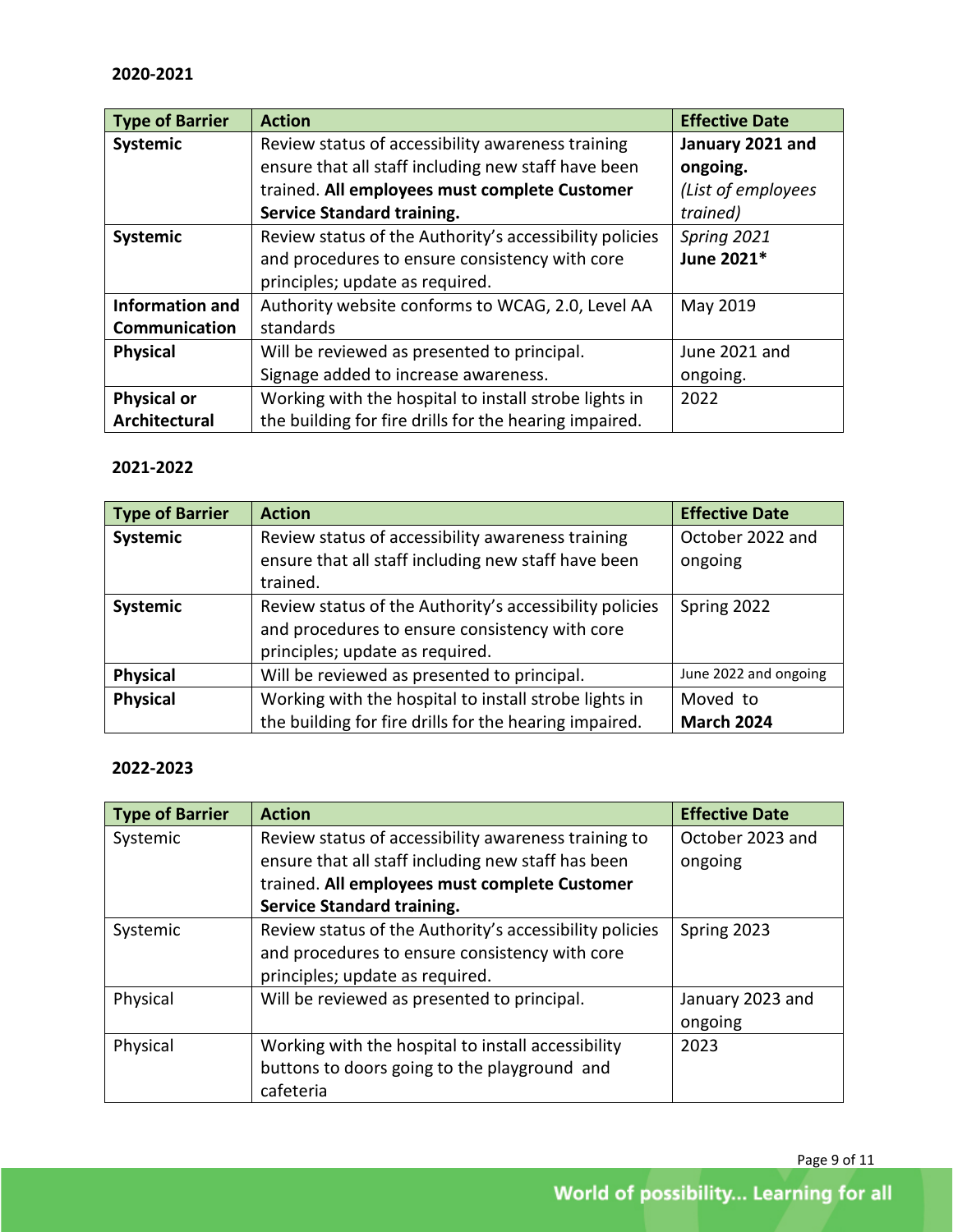| Type of Barrier | <b>Action</b>                                           | <b>Effective Date</b> |
|-----------------|---------------------------------------------------------|-----------------------|
| Systemic        | Review status of accessibility awareness training       | October 2024 and      |
|                 | ensure that all staff including new staff have been     | ongoing               |
|                 | trained.                                                |                       |
| Systemic        | Review status of the Authority's accessibility policies | Spring 2024           |
|                 | and procedures to ensure consistency with core          |                       |
|                 | principles; update as required.                         |                       |
| Physical        | Will be reviewed as presented to principal.             | June 2024 and         |
|                 |                                                         | ongoing               |

#### **2024-2025**

| Type of Barrier | <b>Action</b>                                           | <b>Effective Date</b> |
|-----------------|---------------------------------------------------------|-----------------------|
| Systemic        | Review status of accessibility awareness training       | October 2025 and      |
|                 | ensure that all staff including new staff have been     | ongoing               |
|                 | trained. All employees must complete Customer           |                       |
|                 | <b>Service Standard training.</b>                       |                       |
| Systemic        | Review status of the Authority's accessibility policies | Spring 2025           |
|                 | and procedures to ensure consistency with core          |                       |
|                 | principles; update as required.                         |                       |
| Physical        | Will be reviewed as presented to principal.             | June 2025 and         |
|                 |                                                         | ongoing               |

#### <span id="page-12-0"></span>**9.0 Review and Monitoring Process**

Policies and procedures related to Accessibility Planning are looked at annually to review progress and evaluate the effectiveness of implementation of barrier-removal and prevention strategies and to plan for increased accessibility.

The Principal will ensure that in respect of the Multi-Year Accessibility Plan the following steps take place:

- (a) An annual status report on the progress of the measures taken to implement the plan is prepared.
- (b) At least once every 5 years the plan is reviewed and updated in consultation with persons with disabilities, staff, students and parents/guardians.

#### <span id="page-12-1"></span>**10.0 Communication of the Plan**

In addition to the public availability of the plan as referenced earlier on Page 2, Bloorview School Authority will post an annual status report on the progress of the Multi-Year

Page 10 of 11